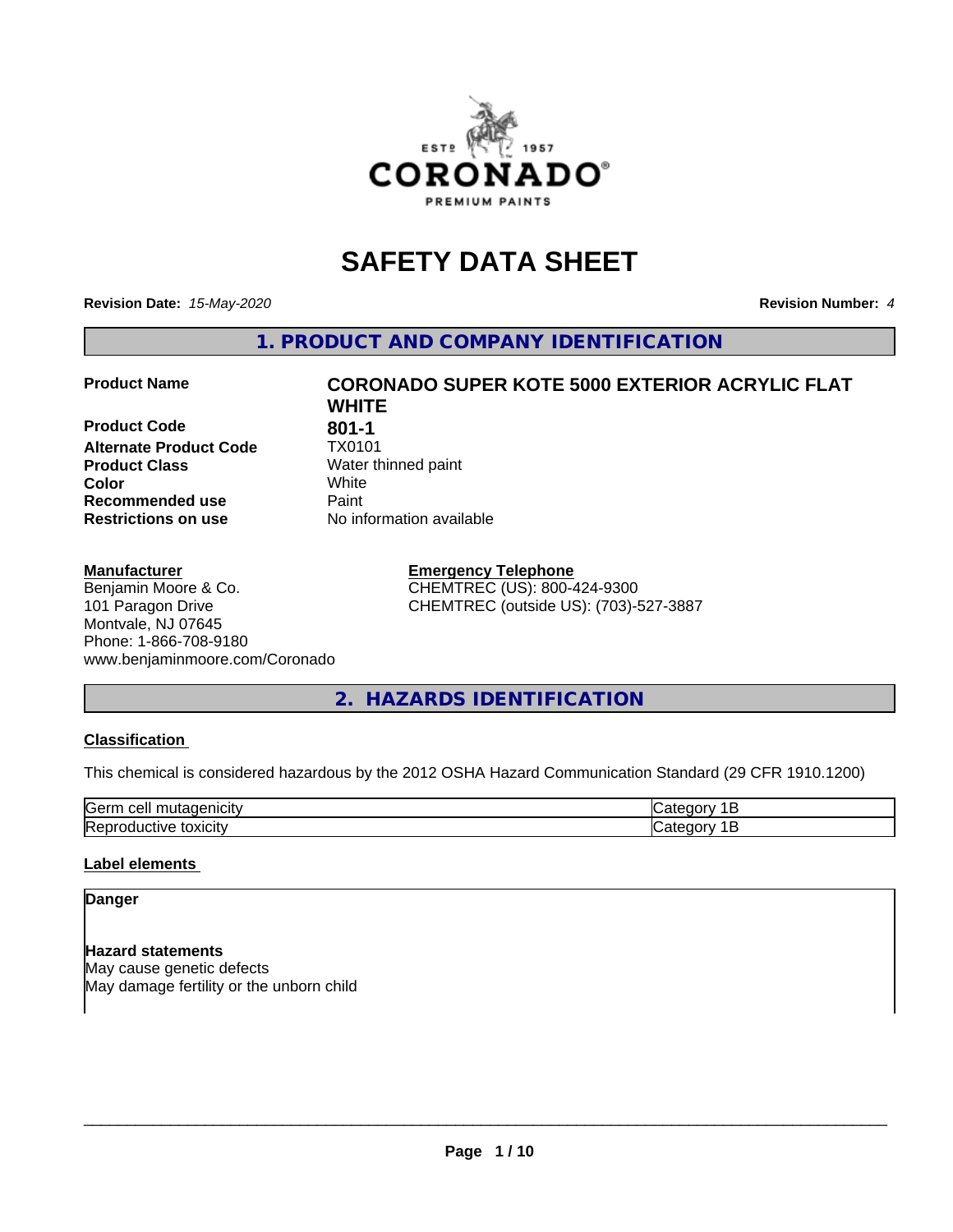

**Appearance** liquid **Odor in the original of the original of the original of the original of the original of the original of the original of the original of the original of the original of the original of the original of t** 

#### **Precautionary Statements - Prevention**

Obtain special instructions before use Do not handle until all safety precautions have been read and understood Use personal protective equipment as required

#### **Precautionary Statements - Response**

IF exposed or concerned: Get medical advice/attention

#### **Precautionary Statements - Storage**

Store locked up

#### **Precautionary Statements - Disposal**

Dispose of contents/container to an approved waste disposal plant

#### **Hazards not otherwise classified (HNOC)**

Not applicable

#### **Other information**

No information available

#### **3. COMPOSITION INFORMATION ON COMPONENTS**

\_\_\_\_\_\_\_\_\_\_\_\_\_\_\_\_\_\_\_\_\_\_\_\_\_\_\_\_\_\_\_\_\_\_\_\_\_\_\_\_\_\_\_\_\_\_\_\_\_\_\_\_\_\_\_\_\_\_\_\_\_\_\_\_\_\_\_\_\_\_\_\_\_\_\_\_\_\_\_\_\_\_\_\_\_\_\_\_\_\_\_\_\_

| <b>Chemical name</b>                         | <b>CAS No.</b> | Weight-%    |
|----------------------------------------------|----------------|-------------|
| Nepheline syenite                            | 37244-96-5     | $10 - 15$   |
| Titanium dioxide                             | 13463-67-7     | $10 - 15$   |
| Kaolin, calcined                             | 92704-41-1     | $5 - 10$    |
| Zinc oxide                                   | 1314-13-2      | - 5         |
| Propylene glycol                             | $57 - 55 - 6$  | - 5         |
| Carbamic acid, 1H-benzimidazol-2-yl-, methyl | 10605-21-7     | $0.1 - 0.5$ |
| ester                                        |                |             |
| Sodium C14-C16 olefin sulfonate              | 68439-57-6     | $0.1 - 0.5$ |

## **4. FIRST AID MEASURES**

| <b>General Advice</b> | If symptoms persist, call a physician. Show this safety data sheet to the doctor in<br>attendance. |
|-----------------------|----------------------------------------------------------------------------------------------------|
| <b>Eye Contact</b>    | Rinse thoroughly with plenty of water for at least 15 minutes and consult a<br>physician.          |
| <b>Skin Contact</b>   | Wash off immediately with soap and plenty of water while removing all                              |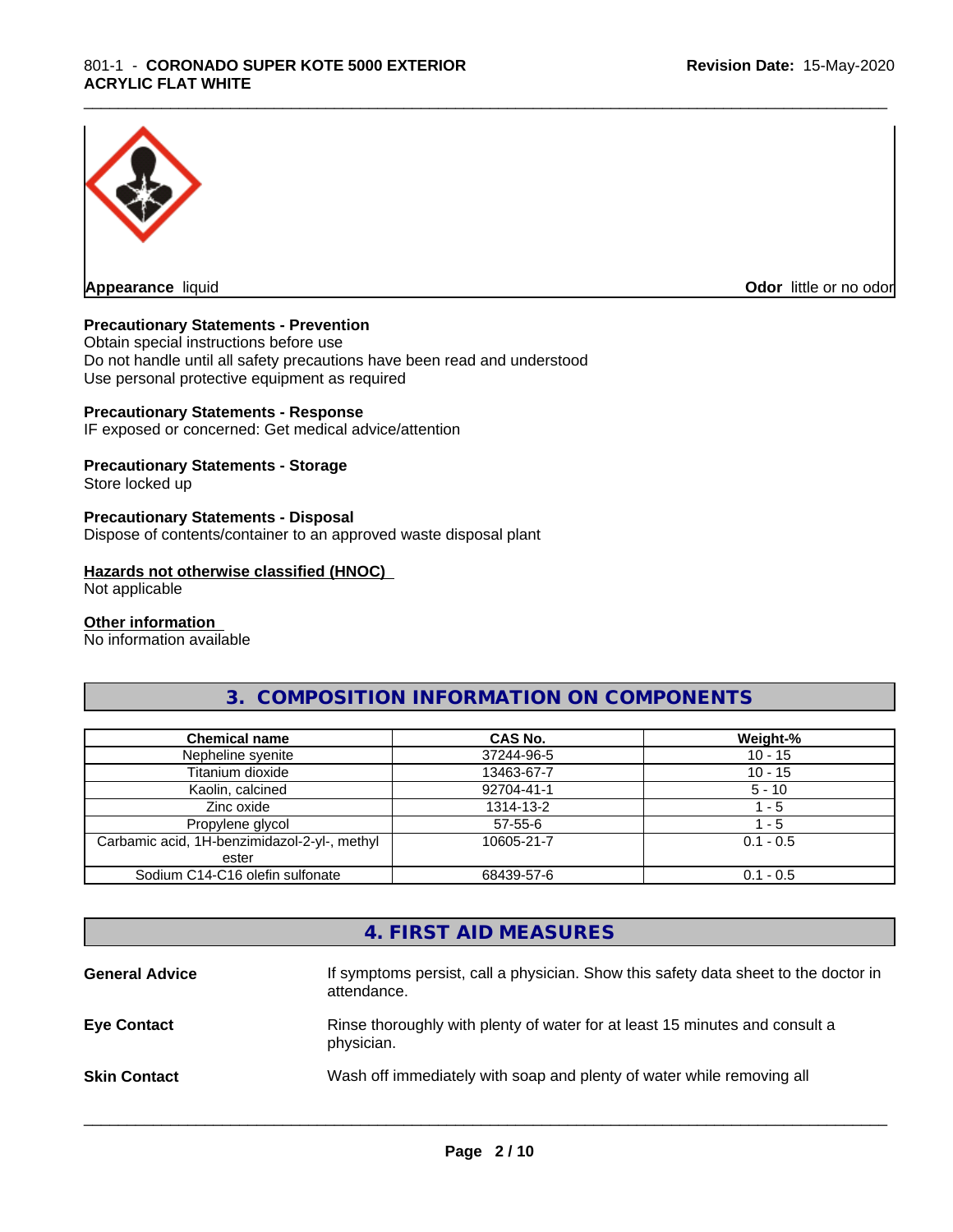|                                                                       |                                                               | contaminated clothes and shoes.                                                                                                              |                                                           |                                                                                                            |  |  |
|-----------------------------------------------------------------------|---------------------------------------------------------------|----------------------------------------------------------------------------------------------------------------------------------------------|-----------------------------------------------------------|------------------------------------------------------------------------------------------------------------|--|--|
| <b>Inhalation</b>                                                     |                                                               |                                                                                                                                              | Move to fresh air. If symptoms persist, call a physician. |                                                                                                            |  |  |
| Ingestion                                                             |                                                               | Clean mouth with water and afterwards drink plenty of water. Consult a physician<br>if necessary.                                            |                                                           |                                                                                                            |  |  |
| <b>Most Important</b>                                                 | <b>Symptoms/Effects</b>                                       | None known.                                                                                                                                  |                                                           |                                                                                                            |  |  |
|                                                                       | <b>Notes To Physician</b>                                     |                                                                                                                                              | Treat symptomatically.                                    |                                                                                                            |  |  |
|                                                                       |                                                               | 5. FIRE-FIGHTING MEASURES                                                                                                                    |                                                           |                                                                                                            |  |  |
|                                                                       | <b>Suitable Extinguishing Media</b>                           |                                                                                                                                              |                                                           | Use extinguishing measures that are appropriate to local<br>circumstances and the surrounding environment. |  |  |
| Protective equipment and precautions for firefighters                 |                                                               | As in any fire, wear self-contained breathing apparatus<br>pressure-demand, MSHA/NIOSH (approved or equivalent)<br>and full protective gear. |                                                           |                                                                                                            |  |  |
| <b>Specific Hazards Arising From The Chemical</b>                     |                                                               | Closed containers may rupture if exposed to fire or<br>extreme heat.                                                                         |                                                           |                                                                                                            |  |  |
|                                                                       | Sensitivity to mechanical impact                              |                                                                                                                                              | No                                                        |                                                                                                            |  |  |
|                                                                       | Sensitivity to static discharge                               |                                                                                                                                              | No                                                        |                                                                                                            |  |  |
| <b>Flash Point Data</b><br><b>Method</b>                              | Flash point (°F)<br>Flash Point (°C)                          |                                                                                                                                              | Not applicable<br>Not applicable<br>Not applicable        |                                                                                                            |  |  |
|                                                                       | <b>Flammability Limits In Air</b>                             |                                                                                                                                              |                                                           |                                                                                                            |  |  |
|                                                                       | Lower flammability limit:<br><b>Upper flammability limit:</b> |                                                                                                                                              | Not applicable<br>Not applicable                          |                                                                                                            |  |  |
| <b>NFPA</b>                                                           | Health: 2                                                     | Flammability: 0                                                                                                                              | Instability: 0                                            | <b>Special: Not Applicable</b>                                                                             |  |  |
| <b>NFPA Legend</b><br>0 - Not Hazardous<br>1 - Slightly<br>2 Moderate |                                                               |                                                                                                                                              |                                                           |                                                                                                            |  |  |

- 2 Moderate
- 3 High
- 4 Severe

*The ratings assigned are only suggested ratings, the contractor/employer has ultimate responsibilities for NFPA ratings where this system is used.*

*Additional information regarding the NFPA rating system is available from the National Fire Protection Agency (NFPA) at www.nfpa.org.*

#### **6. ACCIDENTAL RELEASE MEASURES**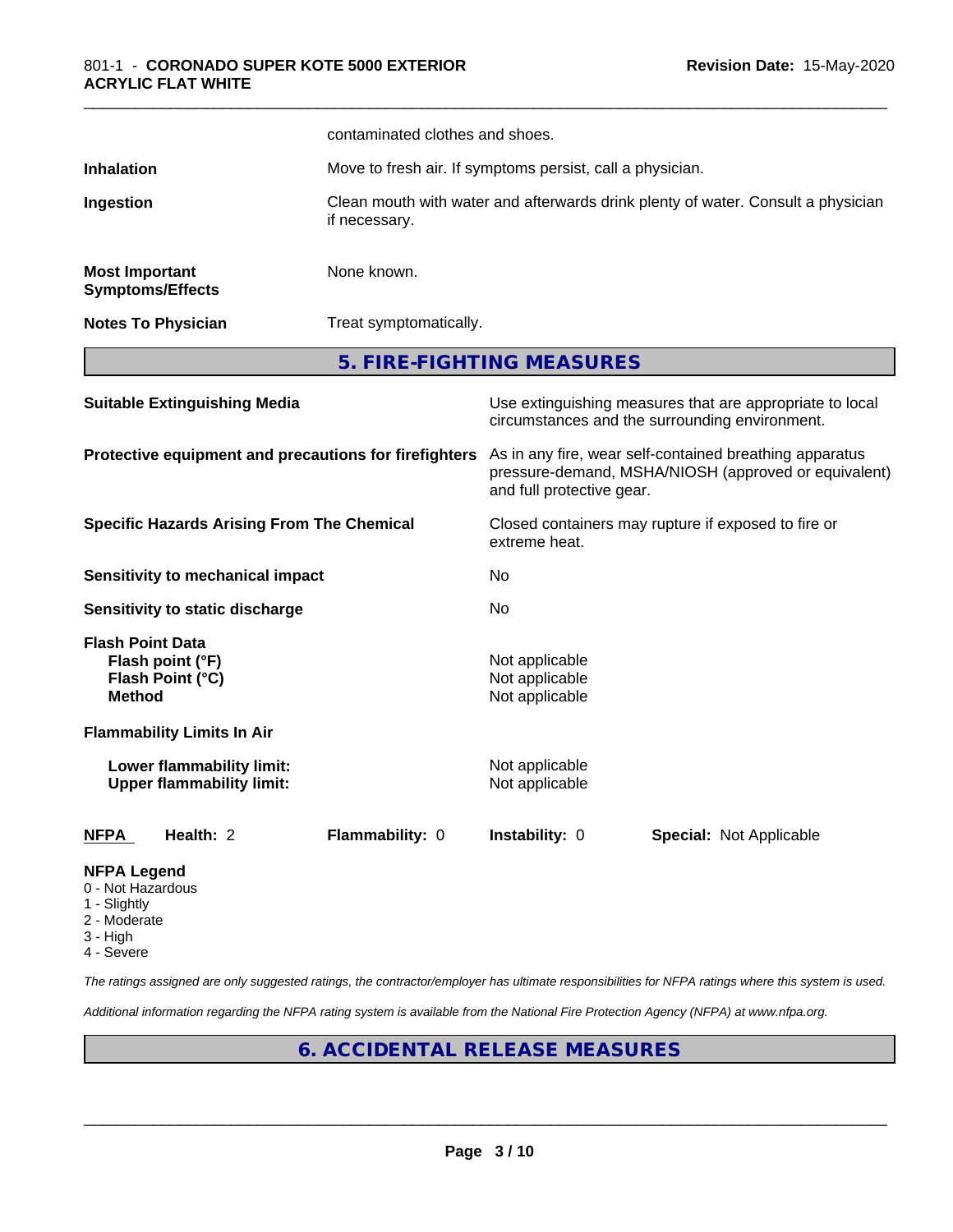| <b>Personal Precautions</b>      | Avoid contact with skin, eyes and clothing. Ensure adequate ventilation.                                                                                                         |
|----------------------------------|----------------------------------------------------------------------------------------------------------------------------------------------------------------------------------|
| <b>Other Information</b>         | Prevent further leakage or spillage if safe to do so.                                                                                                                            |
| <b>Environmental precautions</b> | See Section 12 for additional Ecological Information.                                                                                                                            |
| <b>Methods for Cleaning Up</b>   | Soak up with inert absorbent material. Sweep up and shovel into suitable<br>containers for disposal.                                                                             |
|                                  | 7. HANDLING AND STORAGE                                                                                                                                                          |
| <b>Handling</b>                  | Avoid contact with skin, eyes and clothing. Avoid breathing vapors, spray mists or<br>sanding dust. In case of insufficient ventilation, wear suitable respiratory<br>equipment. |
| <b>Storage</b>                   | Keep container tightly closed. Keep out of the reach of children.                                                                                                                |
| <b>Incompatible Materials</b>    | No information available                                                                                                                                                         |

### **8. EXPOSURE CONTROLS/PERSONAL PROTECTION**

#### **Exposure Limits**

| <b>Chemical name</b> | <b>ACGIH TLV</b>                                  | <b>OSHA PEL</b>            |
|----------------------|---------------------------------------------------|----------------------------|
| Titanium dioxide     | TWA: $10 \text{ ma/m}^3$                          | 15 mg/m $3$ - TWA          |
| Zinc oxide           | STEL: 10 mg/m <sup>3</sup> respirable particulate | $5 \text{ mg/m}^3$ - TWA   |
|                      | matter                                            | 15 mg/m <sup>3</sup> - TWA |
|                      | TWA: $2 \text{ mg/m}^3$ respirable particulate    |                            |
|                      | matter                                            |                            |

#### **Legend**

ACGIH - American Conference of Governmental Industrial Hygienists Exposure Limits OSHA - Occupational Safety & Health Administration Exposure Limits N/E - Not Established

| <b>Engineering Measures</b>          | Ensure adequate ventilation, especially in confined areas.                                                                                                                                                                                                                                                                                                          |
|--------------------------------------|---------------------------------------------------------------------------------------------------------------------------------------------------------------------------------------------------------------------------------------------------------------------------------------------------------------------------------------------------------------------|
| <b>Personal Protective Equipment</b> |                                                                                                                                                                                                                                                                                                                                                                     |
| <b>Eye/Face Protection</b>           | Safety glasses with side-shields.                                                                                                                                                                                                                                                                                                                                   |
| <b>Skin Protection</b>               | Protective gloves and impervious clothing.                                                                                                                                                                                                                                                                                                                          |
| <b>Respiratory Protection</b>        | Use only with adequate ventilation. In operations where exposure limits are<br>exceeded, use a NIOSH approved respirator that has been selected by a<br>technically qualified person for the specific work conditions. When spraying the<br>product or applying in confined areas, wear a NIOSH approved respirator<br>specified for paint spray or organic vapors. |
| <b>Hygiene Measures</b>              | Avoid contact with skin, eyes and clothing. Remove and wash contaminated<br>clothing before re-use. Wash thoroughly after handling.                                                                                                                                                                                                                                 |

#### **9. PHYSICAL AND CHEMICAL PROPERTIES**

**Appearance** liquid **Odor** 

little or no odor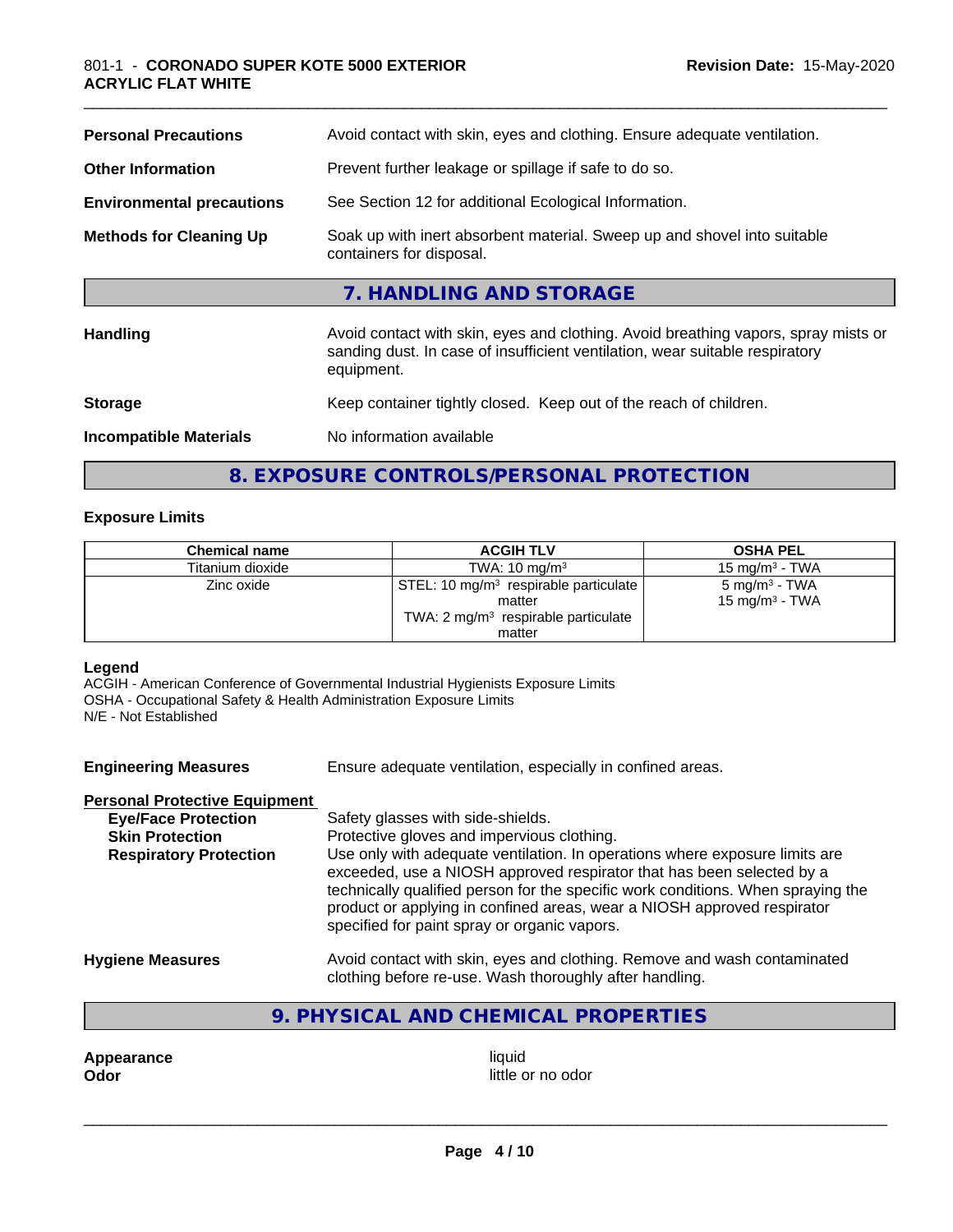**Odor Threshold**<br> **Density (Ibs/gal)**<br> **Density (Ibs/gal)**<br> **No information available**<br>  $\frac{11.0 - 11.1}{10 - 11.1}$ **Density (Ibs/gal)** 11.0 - 11.1<br> **Specific Gravity** 1.31 - 1.33 **Specific Gravity**<br>pH **Viscosity (cps)** No information available in the Viscosity (cps) **Solubility(ies)** No information available **Water solubility** No information available **Evaporation Rate No information available No information available Vapor pressure** No information available **No information** available **Vapor density No information available No information available Wt. % Solids** 45 - 55 **Vol. % Solids** 30 - 40 **Wt. % Volatiles** 45 - 55<br> **Vol. % Volatiles** 60 - 70 **Vol. % Volatiles VOC Regulatory Limit (g/L)** < 50 **Boiling Point (°F)** 212 **Boiling Point (°C) Freezing point (°F)** 32 **Freezing Point (°C)** 0 **Flash point (°F)** Not applicable **Flash Point (°C)** Not applicable **Method**<br> **Flammability (solid, gas)**<br> **Example 2018** Not applicable **Flammability** (solid, gas) **Upper flammability limit:**<br> **Lower flammability limit:**<br>
Not applicable<br>
Not applicable **Lower flammability limit:**<br> **Autoignition Temperature (°F)**<br>
Mo information available **Autoignition Temperature (°F) Autoignition Temperature (°C)** No information available **Decomposition Temperature (°F)** No information available **Decomposition Temperature (°C)** No information available **Partition coefficient** and the settlement of the settlement of the No information available

**No information available** 

\_\_\_\_\_\_\_\_\_\_\_\_\_\_\_\_\_\_\_\_\_\_\_\_\_\_\_\_\_\_\_\_\_\_\_\_\_\_\_\_\_\_\_\_\_\_\_\_\_\_\_\_\_\_\_\_\_\_\_\_\_\_\_\_\_\_\_\_\_\_\_\_\_\_\_\_\_\_\_\_\_\_\_\_\_\_\_\_\_\_\_\_\_

#### **10. STABILITY AND REACTIVITY**

| <b>Reactivity</b>                         | Not Applicable                           |
|-------------------------------------------|------------------------------------------|
| <b>Chemical Stability</b>                 | Stable under normal conditions.          |
| <b>Conditions to avoid</b>                | Prevent from freezing.                   |
| <b>Incompatible Materials</b>             | No materials to be especially mentioned. |
| <b>Hazardous Decomposition Products</b>   | None under normal use.                   |
| <b>Possibility of hazardous reactions</b> | None under normal conditions of use.     |

#### **11. TOXICOLOGICAL INFORMATION**

**Product Information**

#### **Information on likely routes of exposure**

**Principal Routes of Exposure** Eye contact, skin contact and inhalation.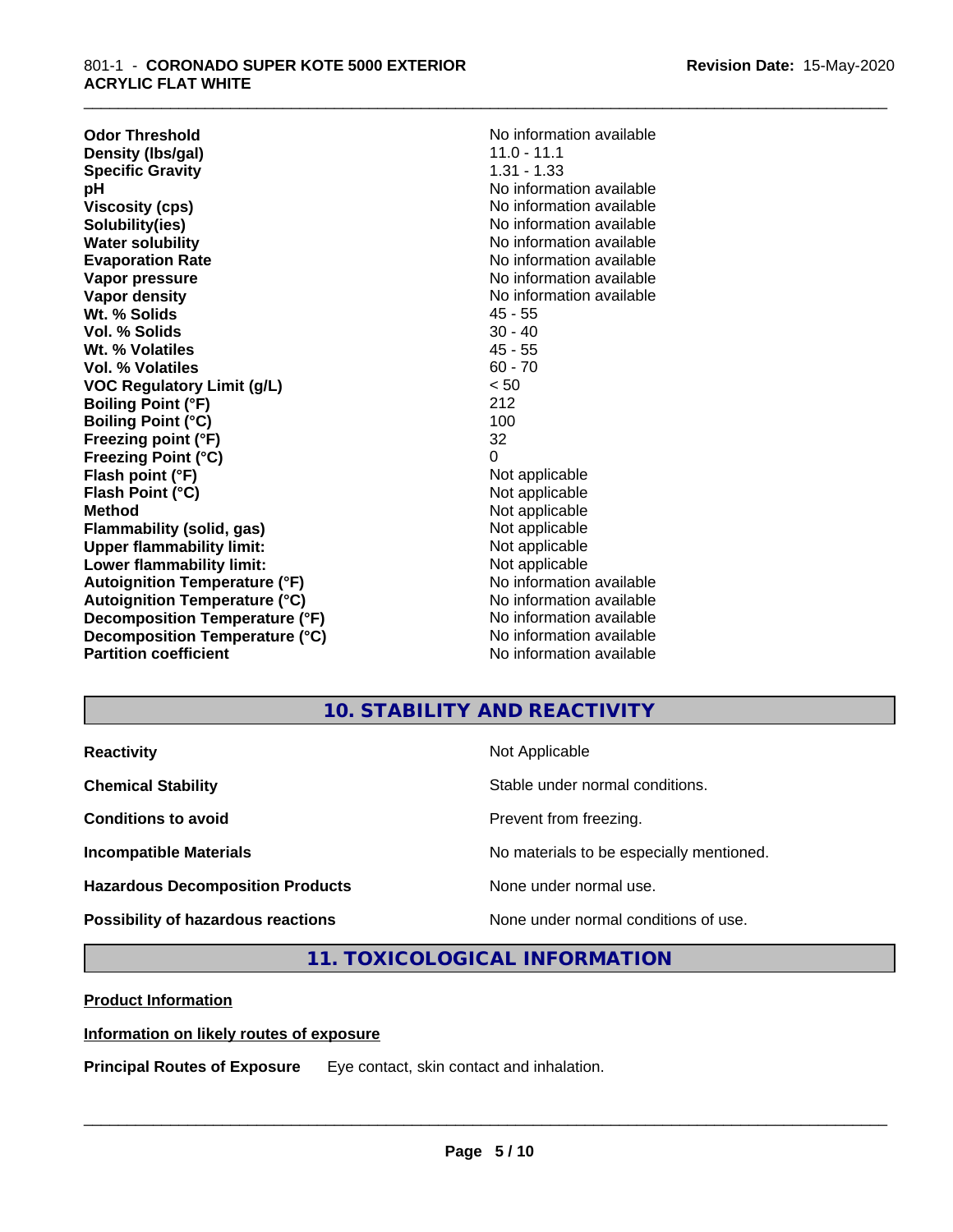| No information available                                                                                        |
|-----------------------------------------------------------------------------------------------------------------|
| Symptoms related to the physical, chemical and toxicological characteristics                                    |
| No information available                                                                                        |
| Delayed and immediate effects as well as chronic effects from short and long-term exposure                      |
| May cause slight irritation.                                                                                    |
| Substance may cause slight skin irritation. Prolonged or repeated contact may dry<br>skin and cause irritation. |
| May cause irritation of respiratory tract.                                                                      |
| Ingestion may cause gastrointestinal irritation, nausea, vomiting and diarrhea.                                 |
| No information available                                                                                        |
| No information available.                                                                                       |
| Suspected of causing genetic defects.                                                                           |
| May damage fertility or the unborn child.                                                                       |
| No information available.                                                                                       |
| No information available.                                                                                       |
| No information available.                                                                                       |
| No information available.                                                                                       |
| No information available.                                                                                       |
| No information available                                                                                        |
|                                                                                                                 |

#### **Numerical measures of toxicity**

**The following values are calculated based on chapter 3.1 of the GHS document**

| <b>ATEmix (oral)</b>   | 22946 mg/kg   |
|------------------------|---------------|
| <b>ATEmix (dermal)</b> | 1874580 mg/kg |

#### **Component Information**

| Chemical name                                                       | Oral LD50                                    | Dermal LD50                                                    | <b>Inhalation LC50</b> |
|---------------------------------------------------------------------|----------------------------------------------|----------------------------------------------------------------|------------------------|
| Titanium dioxide<br>13463-67-7                                      | $> 10000$ mg/kg (Rat)                        |                                                                |                        |
| Kaolin, calcined<br>92704-41-1                                      | $>$ 2000 mg/kg (Rat)                         |                                                                |                        |
| Zinc oxide<br>1314-13-2                                             | $>$ 5000 mg/kg (Rat)                         |                                                                |                        |
| Propylene glycol<br>$57 - 55 - 6$                                   | $= 20$ g/kg (Rat)                            | $= 20800$ mg/kg (Rabbit)                                       |                        |
| Carbamic acid,<br>1H-benzimidazol-2-yl-, methyl ester<br>10605-21-7 | $>$ 5050 mg/kg (Rat)<br>$= 6400$ mg/kg (Rat) | $10000$ mg/kg (Rabbit) = 2 g/kg<br>$Rat$ = 8500 mg/kg (Rabbit) |                        |
| Sodium C14-C16 olefin sulfonate<br>68439-57-6                       | $= 2220$ mg/kg (Rat)                         | $> 740$ mg/kg (Rabbit)                                         |                        |

#### **Chronic Toxicity**

#### **Carcinogenicity**

*The information below indicateswhether each agency has listed any ingredient as a carcinogen:.*

| Chemical<br>name | —<br>- 1<br>ın | n.<br>. | ``<br>. і г |  |
|------------------|----------------|---------|-------------|--|
|                  |                |         |             |  |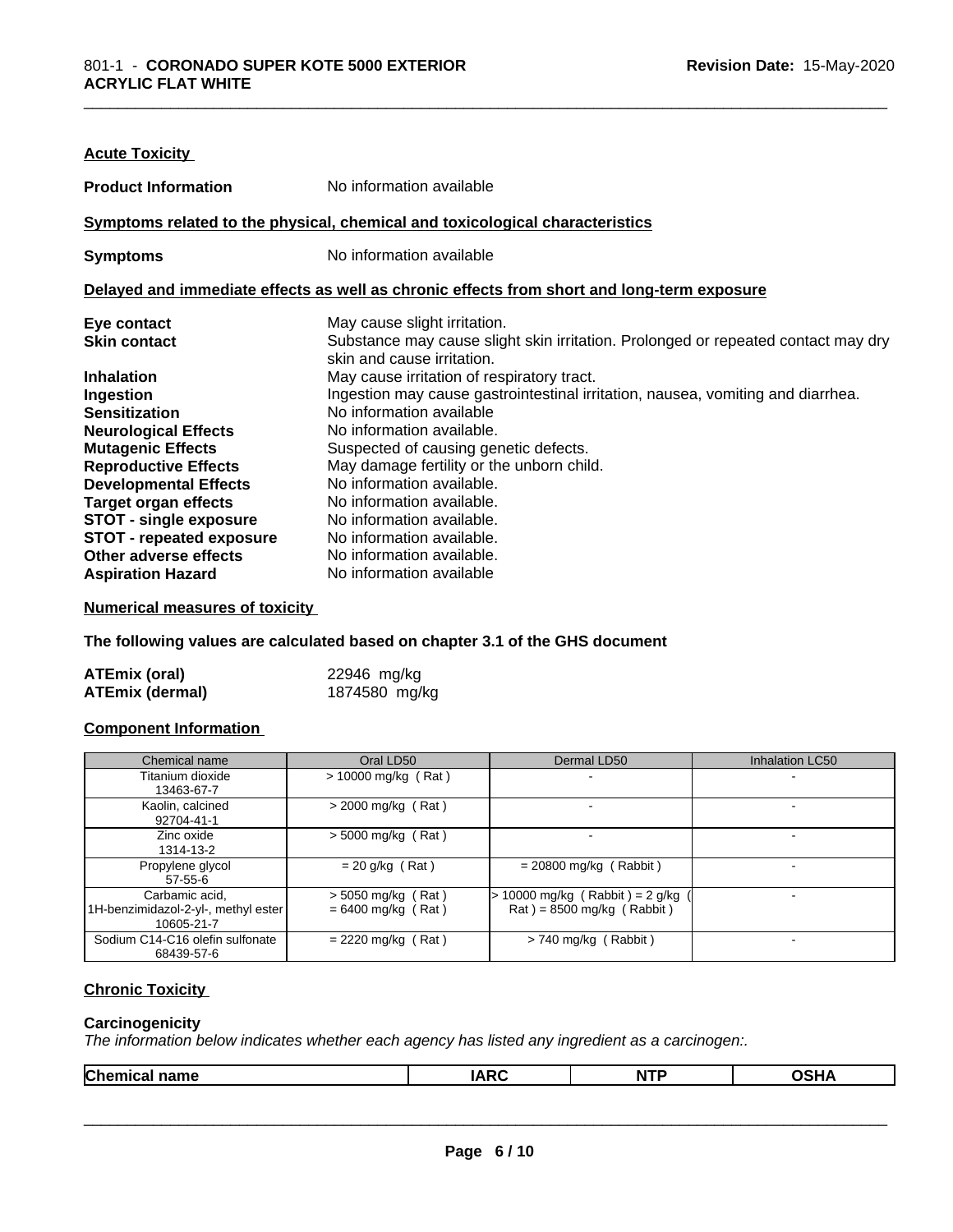#### \_\_\_\_\_\_\_\_\_\_\_\_\_\_\_\_\_\_\_\_\_\_\_\_\_\_\_\_\_\_\_\_\_\_\_\_\_\_\_\_\_\_\_\_\_\_\_\_\_\_\_\_\_\_\_\_\_\_\_\_\_\_\_\_\_\_\_\_\_\_\_\_\_\_\_\_\_\_\_\_\_\_\_\_\_\_\_\_\_\_\_\_\_ 801-1 - **CORONADO SUPER KOTE 5000 EXTERIOR ACRYLIC FLAT WHITE**

|                                  | ם מ<br>.<br>⊣umar.<br>зюе<br><u>_ _</u>  | $\overline{\phantom{a}}$<br>estec. '<br>$- - - - - -$ |
|----------------------------------|------------------------------------------|-------------------------------------------------------|
| $-$<br>___<br>dioxide<br>itanium | or.<br>ıoaer<br><b></b><br>″ اات<br>'ا0ت |                                                       |

• Although IARC has classified titanium dioxide as possibly carcinogenic to humans (2B), their summary concludes: "No significant exposure to titanium dioxide is thought to occur during the use of products in which titanium dioxide is bound to other materials, such as paint."

#### **Legend**

IARC - International Agency for Research on Cancer NTP - National Toxicity Program OSHA - Occupational Safety & Health Administration

**12. ECOLOGICAL INFORMATION**

#### **Ecotoxicity Effects**

The environmental impact of this product has not been fully investigated.

#### **Product Information**

#### **Acute Toxicity to Fish**

No information available

#### **Acute Toxicity to Aquatic Invertebrates**

No information available

#### **Acute Toxicity to Aquatic Plants**

No information available

#### **Persistence / Degradability**

No information available.

#### **Bioaccumulation**

No information available.

#### **Mobility in Environmental Media**

No information available.

#### **Ozone**

No information available

#### **Component Information**

#### **Acute Toxicity to Fish**

Titanium dioxide  $LC50:$  > 1000 mg/L (Fathead Minnow - 96 hr.) Propylene glycol LC50: 710 mg/L (Fathead Minnow - 96 hr.) Carbamic acid, 1H-benzimidazol-2-yl-, methyl ester LC50: 1.5 mg/L (Rainbow Trout - 96 hr.)

#### **Acute Toxicity to Aquatic Invertebrates**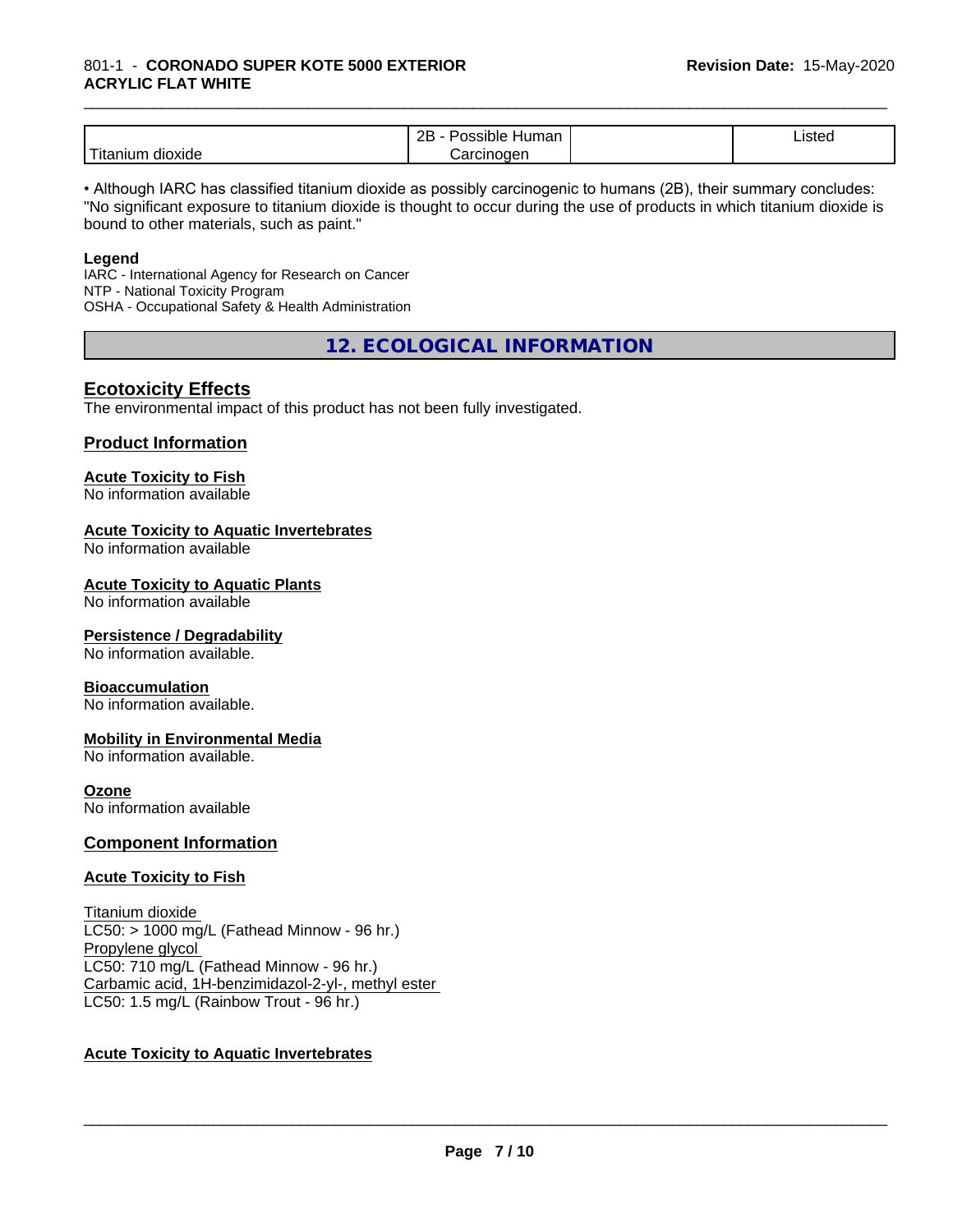#### Propylene glycol

EC50: > 10000 mg/L (Daphnia magna - 24 hr.) Carbamic acid, 1H-benzimidazol-2-yl-, methyl ester LC50: 0.22 mg/L (water flea - 48 hr.)

#### **Acute Toxicity to Aquatic Plants**

No information available

|                              | 13. DISPOSAL CONSIDERATIONS                                                                                                                                                                                               |
|------------------------------|---------------------------------------------------------------------------------------------------------------------------------------------------------------------------------------------------------------------------|
| <b>Waste Disposal Method</b> | Dispose of in accordance with federal, state, and local regulations. Local<br>requirements may vary, consult your sanitation department or state-designated<br>environmental protection agency for more disposal options. |
|                              | 14. TRANSPORT INFORMATION                                                                                                                                                                                                 |
| <b>DOT</b>                   | Not regulated                                                                                                                                                                                                             |
| <b>ICAO/IATA</b>             | Not regulated                                                                                                                                                                                                             |
| <b>IMDG/IMO</b>              | Not regulated                                                                                                                                                                                                             |
|                              | <b>15. REGULATORY INFORMATION</b>                                                                                                                                                                                         |

#### **International Inventories**

| <b>TSCA: United States</b> | Yes - All components are listed or exempt. |
|----------------------------|--------------------------------------------|
| <b>DSL: Canada</b>         | Yes - All components are listed or exempt. |

#### **Federal Regulations**

#### **SARA 311/312 hazardous categorization**

| No  |
|-----|
| Yes |
| N٥  |
| Nο  |
| N٥  |
|     |

#### **SARA 313**

Section 313 of Title III of the Superfund Amendments and Reauthorization Act of 1986 (SARA). This product contains a chemical or chemicals which are subject to the reporting requirements of the Act and Title 40 of the Code of Federal Regulations, Part 372:

| <b>Chemical name</b> | <b>CAS No.</b> | Weight-%                 | <b>CERCLA/SARA 313</b><br>(de minimis concentration) |
|----------------------|----------------|--------------------------|------------------------------------------------------|
| Zinc oxide           | 1314-13-2      | $\overline{\phantom{0}}$ |                                                      |

 $\overline{\phantom{a}}$  ,  $\overline{\phantom{a}}$  ,  $\overline{\phantom{a}}$  ,  $\overline{\phantom{a}}$  ,  $\overline{\phantom{a}}$  ,  $\overline{\phantom{a}}$  ,  $\overline{\phantom{a}}$  ,  $\overline{\phantom{a}}$  ,  $\overline{\phantom{a}}$  ,  $\overline{\phantom{a}}$  ,  $\overline{\phantom{a}}$  ,  $\overline{\phantom{a}}$  ,  $\overline{\phantom{a}}$  ,  $\overline{\phantom{a}}$  ,  $\overline{\phantom{a}}$  ,  $\overline{\phantom{a}}$ 

#### **Clean Air Act,Section 112 Hazardous Air Pollutants (HAPs) (see 40 CFR 61)**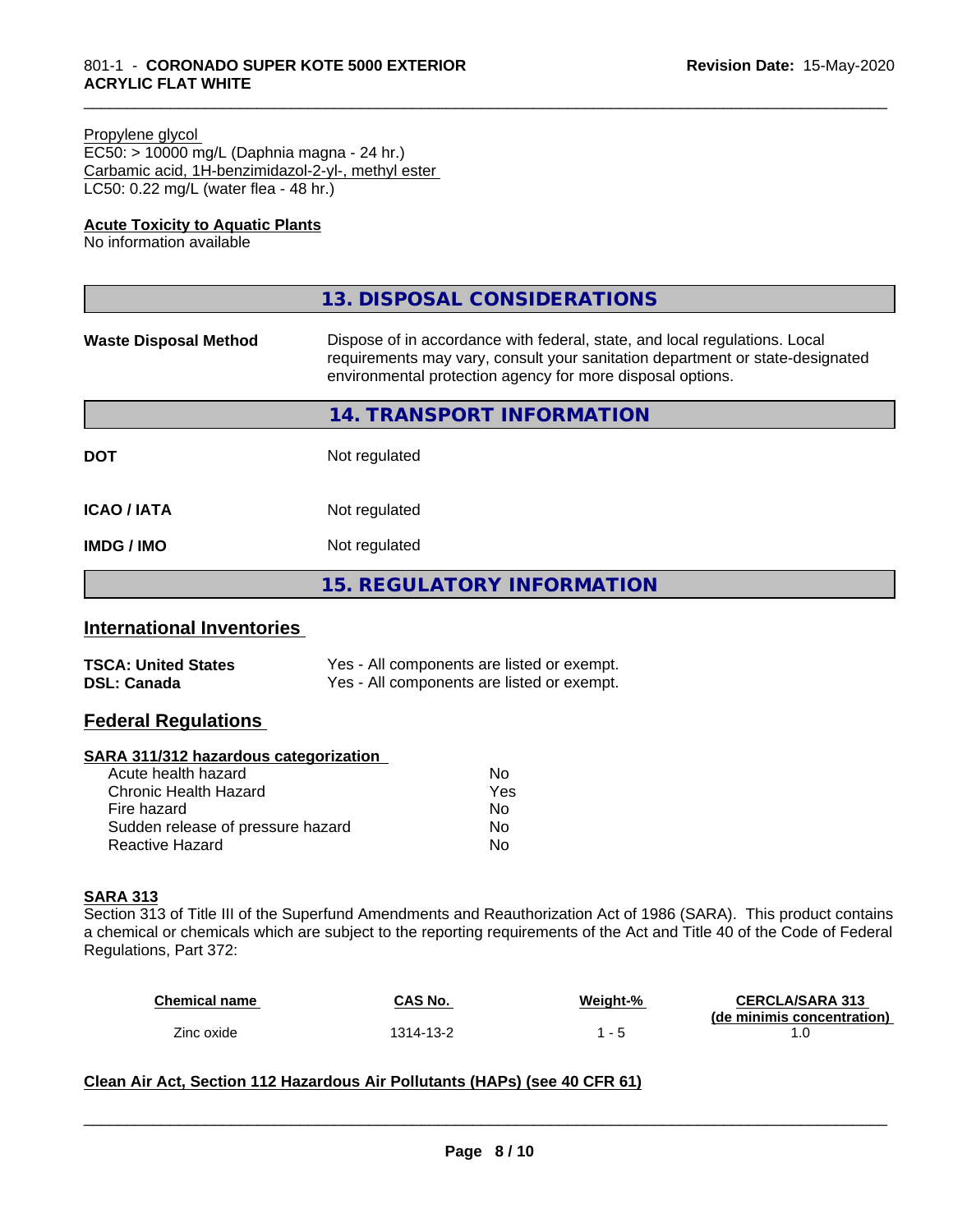This product contains the following HAPs:

*None*

#### **US State Regulations**

#### **California Proposition 65**

**AN** WARNING: Cancer and Reproductive Harm– www.P65warnings.ca.gov

#### **State Right-to-Know**

| <b>Chemical name</b>                  | Massachusetts | <b>New Jersey</b> | Pennsylvania |
|---------------------------------------|---------------|-------------------|--------------|
| Titanium dioxide                      |               |                   |              |
| Zinc oxide                            |               |                   |              |
| Carbamic acid, 1H-benzimidazol-2-yl-, |               |                   |              |
| methyl ester                          |               |                   |              |

\_\_\_\_\_\_\_\_\_\_\_\_\_\_\_\_\_\_\_\_\_\_\_\_\_\_\_\_\_\_\_\_\_\_\_\_\_\_\_\_\_\_\_\_\_\_\_\_\_\_\_\_\_\_\_\_\_\_\_\_\_\_\_\_\_\_\_\_\_\_\_\_\_\_\_\_\_\_\_\_\_\_\_\_\_\_\_\_\_\_\_\_\_

#### **Legend**

X - Listed

#### **16. OTHER INFORMATION**

**HMIS** - **Health:** 2\* **Flammability:** 0 **Reactivity:** 0 **PPE:** -

#### **HMIS Legend**

- 0 Minimal Hazard
- 1 Slight Hazard
- 2 Moderate Hazard
- 3 Serious Hazard
- 4 Severe Hazard
- \* Chronic Hazard
- X Consult your supervisor or S.O.P. for "Special" handling instructions.

*Note: The PPE rating has intentionally been left blank. Choose appropriate PPE that will protect employees from the hazards the material will present under the actual normal conditions of use.*

*Caution: HMISÒ ratings are based on a 0-4 rating scale, with 0 representing minimal hazards or risks, and 4 representing significant hazards or risks. Although HMISÒ ratings are not required on MSDSs under 29 CFR 1910.1200, the preparer, has chosen to provide them. HMISÒ ratings are to be used only in conjunction with a fully implemented HMISÒ program by workers who have received appropriate HMISÒ training. HMISÒ is a registered trade and service mark of the NPCA. HMISÒ materials may be purchased exclusively from J. J. Keller (800) 327-6868.*

 **WARNING!** If you scrape, sand, or remove old paint, you may release lead dust. LEAD IS TOXIC. EXPOSURE TO LEAD DUST CAN CAUSE SERIOUS ILLNESS, SUCH AS BRAIN DAMAGE, ESPECIALLY IN CHILDREN. PREGNANT WOMEN SHOULD ALSO AVOID EXPOSURE.Wear a NIOSH approved respirator to control lead exposure. Clean up carefully with a HEPA vacuum and a wet mop. Before you start, find out how to protect yourself and your family by contacting the National Lead Information Hotline at 1-800-424-LEAD or log on to www.epa.gov/lead.

**Prepared By** Product Stewardship Department Benjamin Moore & Co.